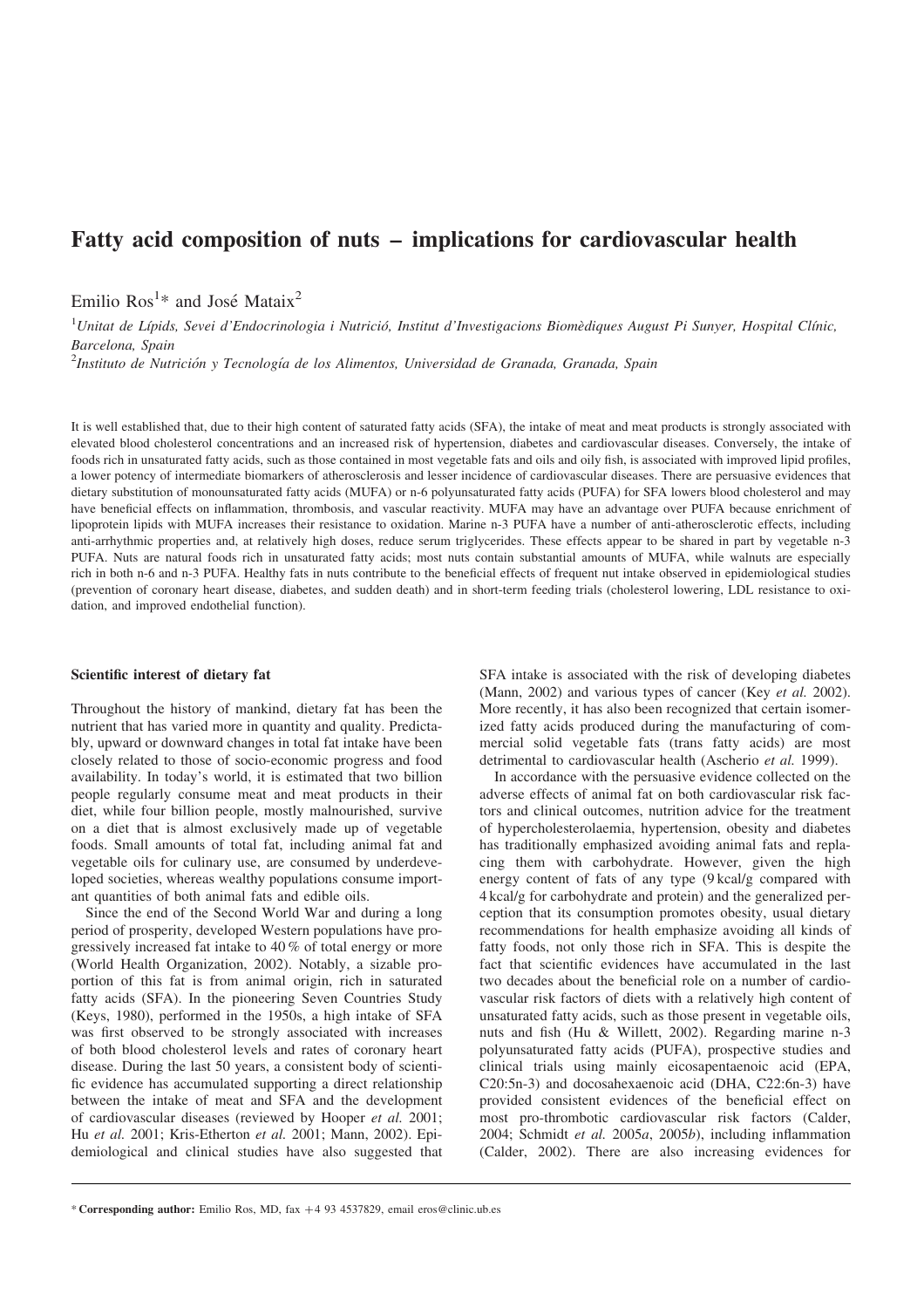a salutary effect on cardiovascular risk of high intakes of  $\alpha$ -linolenic acid (C18:3n-3; ALA), the plant-derived n-3 PUFA that is the precursor of the longer chain and more unsaturated EPA and DHA in the body (Harris, 2005). One of the most heated debates in public health and nutrition has been precisely whether it was preferable to recommend carbohydrates or unsaturated fats to replace the energy derived from the SFA when intake is curtailed (Connors et al. 1997). Presently, the prevailing opinion among authorities is that, provided the diet contains both sufficient quantities and an appropriate balance of n-6 and n-3 PUFA (Wijendran & Hayes, 2004), low-fat, high-carbohydrate diets and those relatively rich in total fat in which monounsaturated fatty acids (MUFA), mainly oleic acid (C18:1n-9), predominate are equally healthy (Kris-Etherton, 1999; Franz et al. 2002). As discussed below, the nutritional advice of high-MUFA diets for beneficial health effects is compatible with the frequent intake of nuts.

#### Biological effects of fatty acids

Since fat accounts for 50 % or more of the energy provided by nuts, we will briefly review the biological effects of the different fatty acid classes, which have been evaluated in many clinical trials. The studies with the highest scientific quality have used a crossover design and isoenergetic substitution of the test nutrients to assess the effects on intermediate outcomes of the intake of fats and oils enriched in the fatty acids under study by comparison with those of an alternate fat source or carbohydrates.

#### Effects on the blood lipid profile

Many controlled clinical studies have assessed the quantitative effects of changes in dietary fat quality and quantity on the blood lipid profile (reviewed by Mensink & Katan, 1992; Yu et al. 1995; Clarke et al. 1997; Mensink et al. 2003).

SFA intake has been repeatedly shown to raise the serum concentrations of total, LDL and HDL cholesterol and the cholesterol/HDL ratio. On the other hand, isoenergetic substitution of MUFA or PUFA of the n-6 series (mainly linoleic acid, C18:2n-6) for SFA has the opposite effects. As for the possible mechanisms of these effects, animal studies consistently reveal that fats containing unsaturated fatty acids enhance hepatic receptor-dependent clearance of LDL and concomitantly reduce LDL cholesterol production (Woollett et al. 1992). Serum triglycerides are nonsignificantly reduced

| <b>Fatty acids</b>  | <b>LDL</b> cholesterol | <b>HDL</b> cholesterol | <b>Triglyceride</b> |
|---------------------|------------------------|------------------------|---------------------|
| Saturated           |                        | ↑                      | $-$ or $\uparrow$   |
| Cis monounsaturated |                        | $-$ or $\uparrow$      |                     |
| Polyunsaturated n-6 |                        | $-$ or $\downarrow$    |                     |
| Polyunsaturated n-3 | ↑∗                     |                        |                     |
| Trans               |                        |                        |                     |

 $\uparrow$  increase,  $\downarrow$  decrease, - no change, \*LDL composition changed towards larger, less dense particles.

when energy derived from SFA decreases (Yu-Poth et al. 1999) or when SFA are substituted for unsaturated fatty acids (Gardner & Kraemer, 1995). On the other hand, when dietary carbohydrate is replaced by cis unsaturated fatty acids, LDL cholesterol levels do not change, but triglycerides are consistently lowered and HDL cholesterol rises. This is because of the well-known unfavourable effect of high carbohydrate intake on triglycerides and HDL cholesterol (Parks & Hellerstein, 2000). It has been debated whether MUFA and n-6 PUFA have differential effects on the lipid profile. The recent meta-analysis of Mensink et al. (2003) signals slight differences favouring MUFA for raising HDL cholesterol and n-6 PUFA for lowering LDL cholesterol when isoenergetically replacing carbohydrates.

PUFA of the n-3 series have lipid effects that are specific for this fatty acid class. At an average intake of 4 g/d, marine n-3 PUFA reduce serum triglycerides by 25 % in normal subjects and by 34 % in hypertriglyceridemic subjects, without modifying HDL cholesterol, but variably increasing LDL cholesterol (Harris, 1997). The LDL cholesterol raising effect of n-3 fatty acids has also been observed after administration of smaller doses (Theobald et al. 2004). The n-3 fatty acids lower triglycerides by inhibiting the synthesis of VLDL in the liver. Improved triglyceride metabolism is followed by the formation of less dense LDL particles and an overall less atherogenic lipid profile (Griffin, 2001), thus offsetting any adverse effect from an LDL cholesterol elevation.

ALA, the n-3 PUFA of plant origin, has been less studied for lipid effects, which appear to be similar to those of the n-6 PUFA. Although the results from most small feeding trials suggest that ALA does not share the hypotriglyceridaemic effect of its marine counterparts (Sanderson et al. 2002), a recent crossover survey in a large population found that the consumption of total linolenic acid was inversely related to plasma triglyceride concentrations (Djoussé et al. 2003).

Isomeric trans fatty acids are produced by hydrogenation of unsaturated fatty acids during the manufacture of solid vegetable fats (margarines, shortenings, spreads and vegetable fats typical of fast foods). When ingested in significant amounts, the effects of trans fatty acids on the lipid profile are the most detrimental, since they both increase LDL cholesterol and lower HDL cholesterol relative to cis unsaturated fatty acids (Katan & Zock, 1995). The intake of trans fatty acids contributes to an increased cardiovascular risk through other deleterious lipid effects, such as increased concentrations of triglycerides and lipoprotein(a) (Katan & Zock, 1995; Ascherio et al. 1999).

The effects of the different fatty acids on the lipid profile are summarized in Fig. 1. Understandably, the principal dietary strategy for lowering LDL cholesterol levels is to replace cholesterol raising fatty acids (i.e. saturated and trans fatty acids) with dietary carbohydrate and/or unhydrogenated unsaturated fatty acids.

# Effects on other cardiovascular risk factors

Although less investigated than the effects on the lipid profile, fatty acids also have non-lipid effects that are relevant for cardiovascular risk. Thus, SFA promote insulin resistance and Fig. 1. Effects of the different fatty acid classes on the lipid profile. the development of diabetes, while MUFA (Ros, 2003)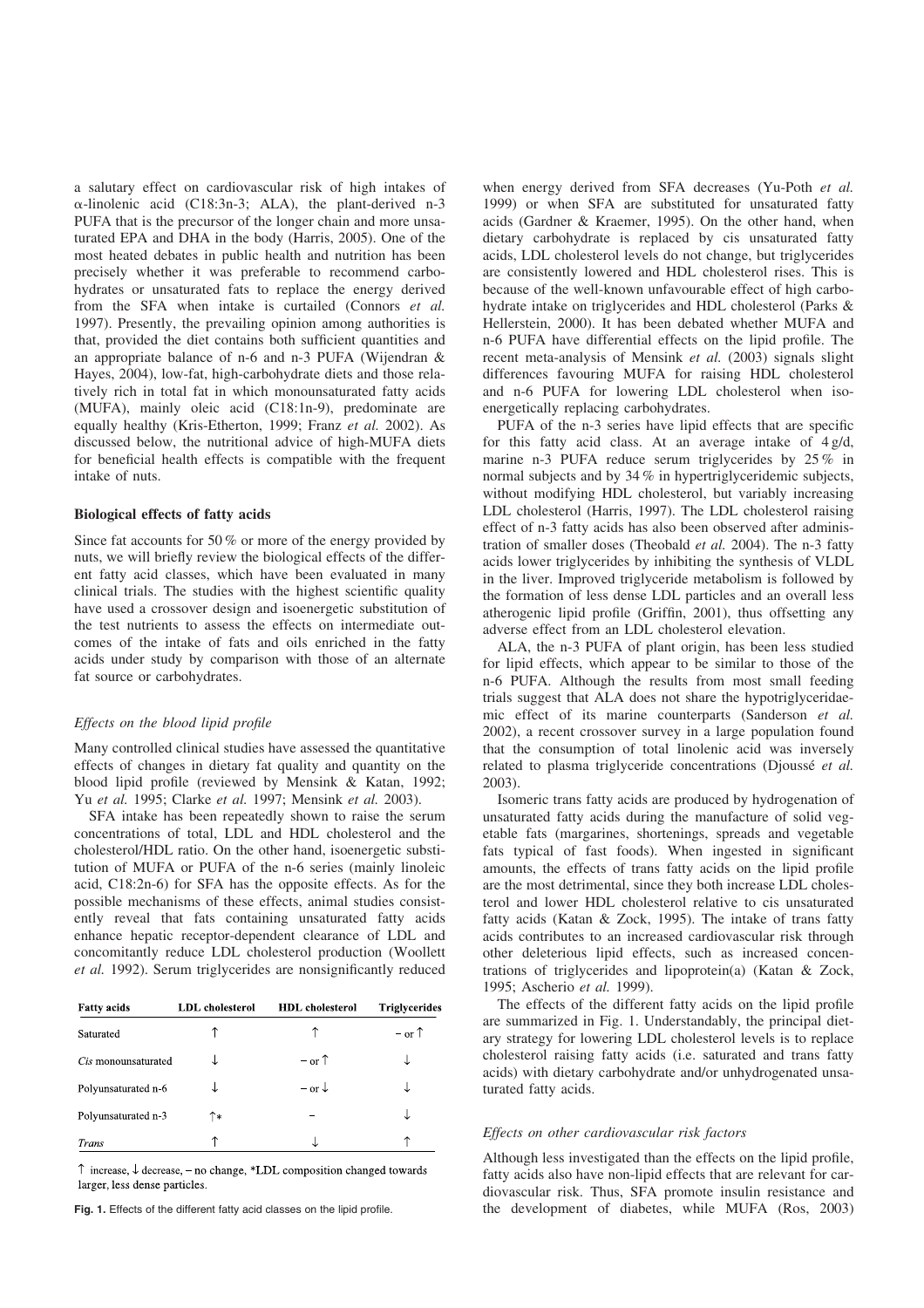and especially n-3 PUFA (Manco et al. 2004) appear to revert these deleterious effects. The fatty acid composition of skeletal muscle membranes influences insulin sensitivity, and both experimental work in rats and studies in humans have shown that the incorporation of highly unsaturated fatty acids into muscle membrane phospholipids, thereby increasing membrane fluidity, is associated with improved insulin action (Storlien et al. 1996). By regulating several transcription factors, highly unsaturated fatty acids also suppress lipogenic gene expression and enhance the expression of genes involved in fatty acid oxidation and thermogenesis (Clarke, 2004). While these favourable effects of PUFA (mostly n-3) on insulin sensitivity have been clearly demonstrated in animal models, further studies are required to confirm these findings in humans.

Except for the slight but consistent blood pressure lowering effect of n-3 PUFA (Geleijnse et al. 2002), the data are less solid on fatty acid intake and arterial hypertension (Hermansen, 2000). Recent epidemiological evidences from Mediterranean countries suggest that MUFA intake from olive oil is associated with lower blood pressure (Alonso et al. 2005). There is also limited evidence that consumption of MUFA is associated with beneficial effects on coagulation factors, inflammation and endothelial activation, albeit it is difficult to unravel some of these effects from those of other components of olive oil, the principal vehicle used for increasing MUFA intake in most studies (Pérez-Jiménez et al. 2002).

Dietary fatty acids are rapidly incorporated into lipoprotein lipids. While n-6 PUFA enrichment of LDL or other lipoproteins involved in lipid transport increases their susceptibility to oxidation (which is initiated in the double bonds of PUFA), enrichment of lipoprotein particles with less unsaturated oleic acid at the expense of linoleic acid enhances their resistance to oxidative stress, and is therefore another potential antiatherogenic effect of this fatty acid class (Parthasarathy et al. 1990; Reaven & Witzum, 1996; Ramirez-Tortosa et al. 1999). On a molar basis, even if supplemented in relatively large amounts, n-3 PUFA enriches lipoprotein lipids to a much lesser extent than either n-6 PUFA or MUFA. Omega-3 PUFA generally do not increase LDL oxidizability. On the other hand, n-3 PUFA have clearly demonstrated anti-thrombotic, anti-inflammatory and anti-arrhythmic effects, thus possessing specific anti-atherosclerotic properties (Calder, 2002, 2004; Schmidt et al. 2005a, 2005b).

#### Effects on vascular reactivity

Finally, the profound effects of fatty acids on vasoreactivity need to be considered. Endothelial dysfunction is a critical event in atherogenesis that is implicated both in early disease and in advanced atherosclerosis, where it relates to perfusion abnormalities and the causation of ischaemic events (Bonetti et al. 2003). It is characterized by a decreased bioavailability of nitric oxide, the endogenous vasodilator synthesized from the amino acid L-arginine (Moncada & Higgs, 1993), and increased expression of pro-inflammatory cytokines and cellular adhesion molecules. Endothelial injury caused by cardiovascular risk factors or atherosclerotic vascular disease reduces nitric oxide production and this is followed by arterial wall abnormalities, both functional (inhibition of vasodilatation or paradoxical vasoconstriction) and structural (smooth muscle cell growth and blood cell adhesion) that are responsible for the initiation, development and progression of atherosclerosis (Bonetti et al. 2003).

Food intake is an important factor that affects vascular reactivity. Short-term feeding trials have consistently shown that diets rich in SFA impair endothelial function (Brown & Hu, 2001; West, 2001; Sanderson et al. 2004). Besides, a single fatty meal rich in SFA is usually followed by transient endothelial dysfunction in association with raised triglyceride-rich lipoproteins (De Koning & Rabelink, 2002). Whether acute or chronic, these detrimental effects are counteracted by the administration of n-3 PUFA and other nutrients present in nuts, such as antioxidant vitamins and L-arginine (Brown & Hu, 2001; West, 2001).

Studies with MUFA in relation to vasoactivity have been contradictory (Sanderson et al. 2004). However, a feeding trial showed improved endothelial function in hypercholesterolaemic patients who followed a Mediterranean diet containing abundant olive oil (Fuentes et al. 2001). Furthermore, oleic acid shares with marine n-3 PUFA the capacity to suppress pro-inflammatory cytokines and reduce expression of cell adhesion molecules (De Caterina et al. 2000). These are critical in recruiting circulating leucocytes to the vascular endothelium, an important event in the pathogenesis of endothelial dysfunction and atherosclerosis. These effects may be mediated through actions on intracellular signalling pathways, leading to reduced activation of transcription factors such as NF-kB (De Caterina et al. 2000). Nevertheless, the precise effects of unsaturated fatty acids on these critical cellular processes and their impact on cardiovascular risk are yet to be fully understood.

# Fatty acids from nuts

With the exception of chestnuts, which contain little fat, nuts are fatty foods. Their total fat content ranges from 46 % in cashews and pistachios to 76 % in macadamia nuts ([Table 1](#page-3-0)). However, the fatty acid composition of nuts is beneficial because the SFA content is low  $(4-16\%)$  and almost onehalf of the total fat content is made up of unsaturated fatty acids, MUFA (oleic acid) in most nuts, similar proportions of MUFA and PUFA (linoleic acid) in Brazil nuts, a predominance of PUFA over MUFA in pine nuts, and mostly PUFA, both linoleic acid and ALA, in walnuts.

With regard to walnuts, it must be underlined that they are the whole food with the highest content of ALA of all edible plants (Exler &Weihrauch, 1986). As shown in [Table 1](#page-3-0), the proportion of linoleic acid to ALA in walnuts is  $\approx$  4:1. At the cellular level, these two fatty acids are substrates for the same desaturation and elongation enzymes in the biosynthetic pathway leading to eicosanoid production (Calder, 2004). Enzymatic competition has important biological repercussions when there is an imbalance in favour of one of the substrates. Linoleic acid can be converted into arachidonic acid and then metabolized into the n-6 eicosanoids. These cellular mediators enhance platelet aggregation and are generally pro-inflammatory. Conversely, ALA is the precursor of the longer chain and more unsaturated EPA and DHA and their n-3 eicosanoid metabolites, which are less active and can partly antagonize the pro-inflammatory actions of the n-6 eicosanoids (Heller et al. 1998). Thus, considering that the balance of n-6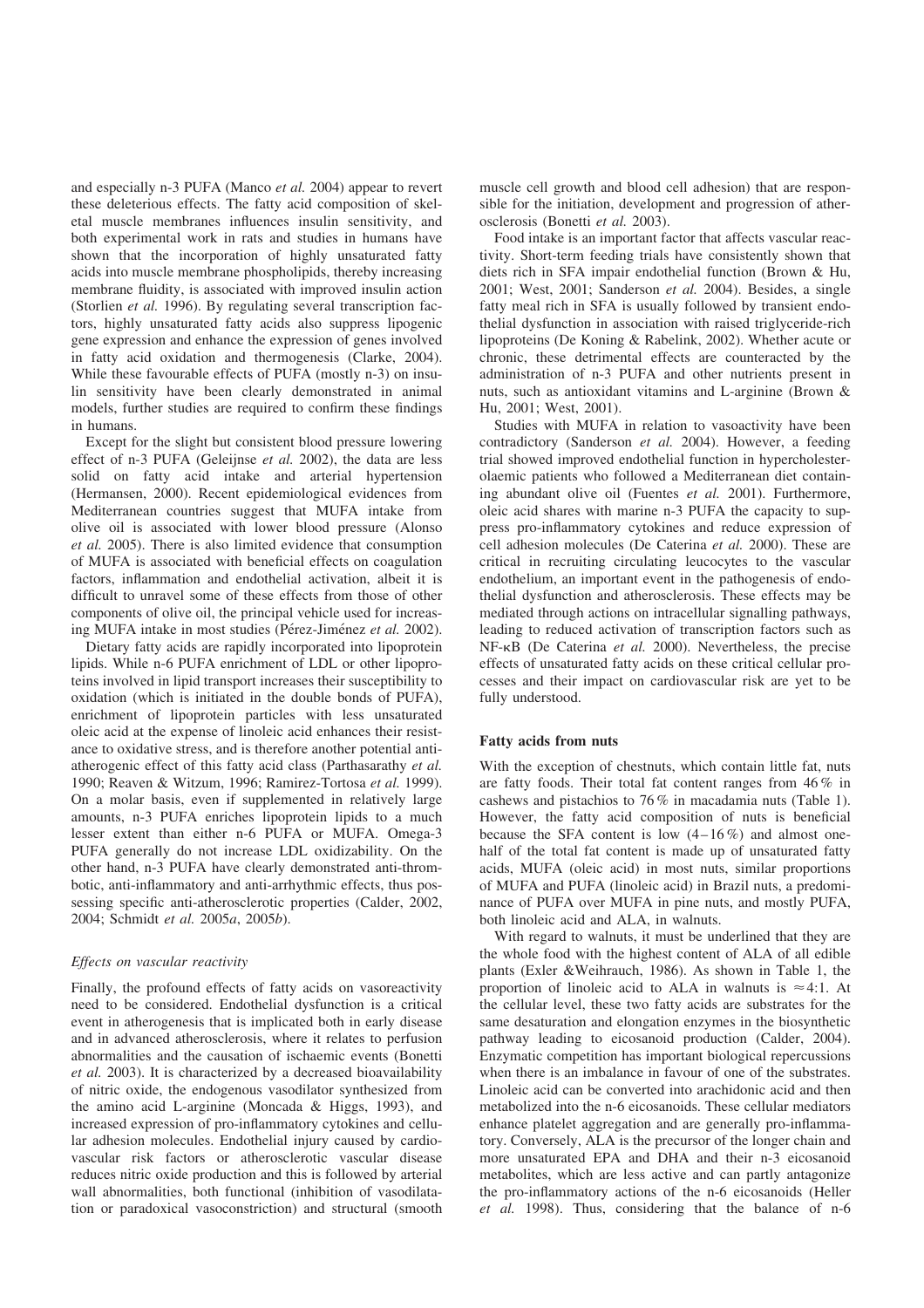<span id="page-3-0"></span>Table 1. Average fatty acid composition of nuts (grams per 100 g)

| <b>Nuts</b>       | Total fat | <b>SFA</b> | <b>MUFA</b> | <b>PUFA</b> | $18:2n-6$ | $18:3n-3$ |
|-------------------|-----------|------------|-------------|-------------|-----------|-----------|
| Almonds           | $50-6$    | 3.9        | 32.2        | 12.2        | 12.2      | 0.00      |
| Brazil nuts       | 66.4      | $15-1$     | 24.5        | 20.6        | 20.5      | 0.05      |
| Cashews           | 46.4      | 9.2        | 27.3        | 7.8         | 7.7       | 0.15      |
| Hazelnuts         | $60 - 8$  | 4.5        | 45.7        | 7.9         | 7.8       | 0.09      |
| Macadamia nuts    | $75-8$    | 12-1       | 58.9        | 1.5         | 1.3       | 0.21      |
| Peanuts           | 49.2      | $6 - 8$    | 24.4        | $15-6$      | $15-6$    | 0.00      |
| Pecans            | 72.0      | $6 - 2$    | 40.8        | 21.6        | $20-6$    | $1-00$    |
| Pine nuts (dried) | 68.4      | 4.9        | 18.8        | $34-1$      | 33.2      | 0.16      |
| Pistachios        | 44.4      | $5-4$      | 23.3        | $13-5$      | $13-2$    | 0.25      |
| Walnuts           | 65.2      | $6 - 1$    | 8.9         | 47.2        | $38 - 1$  | 9.08      |

Data for raw nuts, except when specified. SFA, saturated fatty acids; MUFA, monounsaturated fatty acids; PUFA, polyunsaturated fatty acids; 18:2n-6, linoleic acid; 18:3n-3, a-linolenic acid.

Source: US Department of Agriculture Nutrient Data Base at http://www.nal.usda.gov/fnic/cgi-bin/

nut\_search.pl Accessed 29 December 2005.

and n-3 PUFA in the diet is a critical factor influencing cardiovascular health (Wijendran & Hayes, 2004), walnut intake may contribute to a good balance by beneficially influencing eicosanoid production.

# Contribution of constituent fatty acids to the beneficial effects of nut intake

Frequent nut intake has been associated with lesser rates of cardiovascular disease events and sudden death in observational studies of large cohorts and with a consistent hypocholesterolaemic effect in short-term feeding trials (reviewed in this supplement by Sabaté & Kelly, 2006 and Griel & Kris-Etherton, 2006). Also, a prospective cohort study of women (Jiang et al. 2002) found that the frequency of nut or peanut butter consumption had an inverse association with the risk of developing type-2 diabetes. Nuts are complex food matrices containing diverse nutrients, minerals, antioxidants and other phytochemicals that may favourably influence human physiology, a reason why these benefits may reasonably be attributed to the whole rather than the parts. With this premise in mind, we will discuss the extent to which the fatty acid component of nuts might contribute to the salutary health effects associated with their consumption.

#### Reduction of cardiovascular morbidity and mortality

The mechanisms whereby frequent nut intake affords protection for cardiovascular diseases are probably multiple, depending on the diverse potentially healthy components of nuts. There are three possible reasons why the fatty acid profile of nuts might contribute to this beneficial effect:

1. When consuming nuts, which are high-energy foods rich in unsaturated fatty acids, there is a satiety effect that suppresses hunger and limits intake of other energy-dense foods (Kirkmeyer & Mattes, 2000). This same mechanism might explain why persons who consume nuts frequently do not gain weight. The foods that are displaced by this satiating effect tend to be detrimental for cardiovascular health because they are rich in animal protein, SFA, trans fatty acids and simple sugars (Jaceldo-Siegl et al. 2004)

2. Intake of unsaturated fatty acids with nuts is intrinsically cardio protective (Kris-Etherton, 1999; Kris-Etherton et al. 2001).

3. N-3 PUFA from nuts, mainly ALA in walnuts, protect from fatal coronary heart disease and sudden death due to their anti-arrhythmic properties (Leaf et al. 2003; Albert et al. 2005). This specific effect of n-3 PUFA was incriminated in the outstanding protection from coronary death observed in the Lyon Diet Heart Study, a secondary prevention trial in which the main intervention was a modified Mediterranean diet supplemented with an ALA-enriched margarine (De Lorgeril et al. 1999). It is now increasingly recognized that dietary ALA may have a number of cardioprotective actions (Harris, 2005).

## Cholesterol-lowering effect

As reviewed by Griel & Kris-Etherton (2006) in this supplement and by others elsewhere (Mukuddem-Petersen et al. 2005), numerous controlled feeding trials have convincingly shown that the daily intake of manageable allowances of a variety of nuts for periods of 4–8 weeks has a clear cholesterol-lowering effect. The magnitude of the reduction in total and LDL cholesterol concentrations observed in these studies can be attributed in part to exchanges of MUFA and PUFA in the nut-enriched diets for SFA in the comparator diets, as predicted by typical equations (Mensink & Katan, 1992; Yu et al. 1995; Clarke et al. 1997). However, the cholesterol-lowering effect observed after nut supplementation has often been higher than that predicted on the basis of the fatty acid profiles of the test diets (Griel & Kris-Etherton, 2006), indicating that nuts may contain other bioactive components capable of reducing blood cholesterol. The fact that fat isolated from almonds, either as oil (Hyson et al. 2002) or butter (Spiller et al. 2003), has a hypocholesterolaemic efficacy similar to that of the whole nut suggests that the constituents responsible for this effect are associated with the lipid fraction. As discussed by Segura et al. (2006) in this supplement, the best candidate molecules are phytosterols.

In a feeding trial with walnuts, LDL particles enriched with PUFA from walnuts were cleared more efficiently by hepatic cells than LDL obtained during the control Mediterranean diet. The accelerated clearance of LDL during the walnut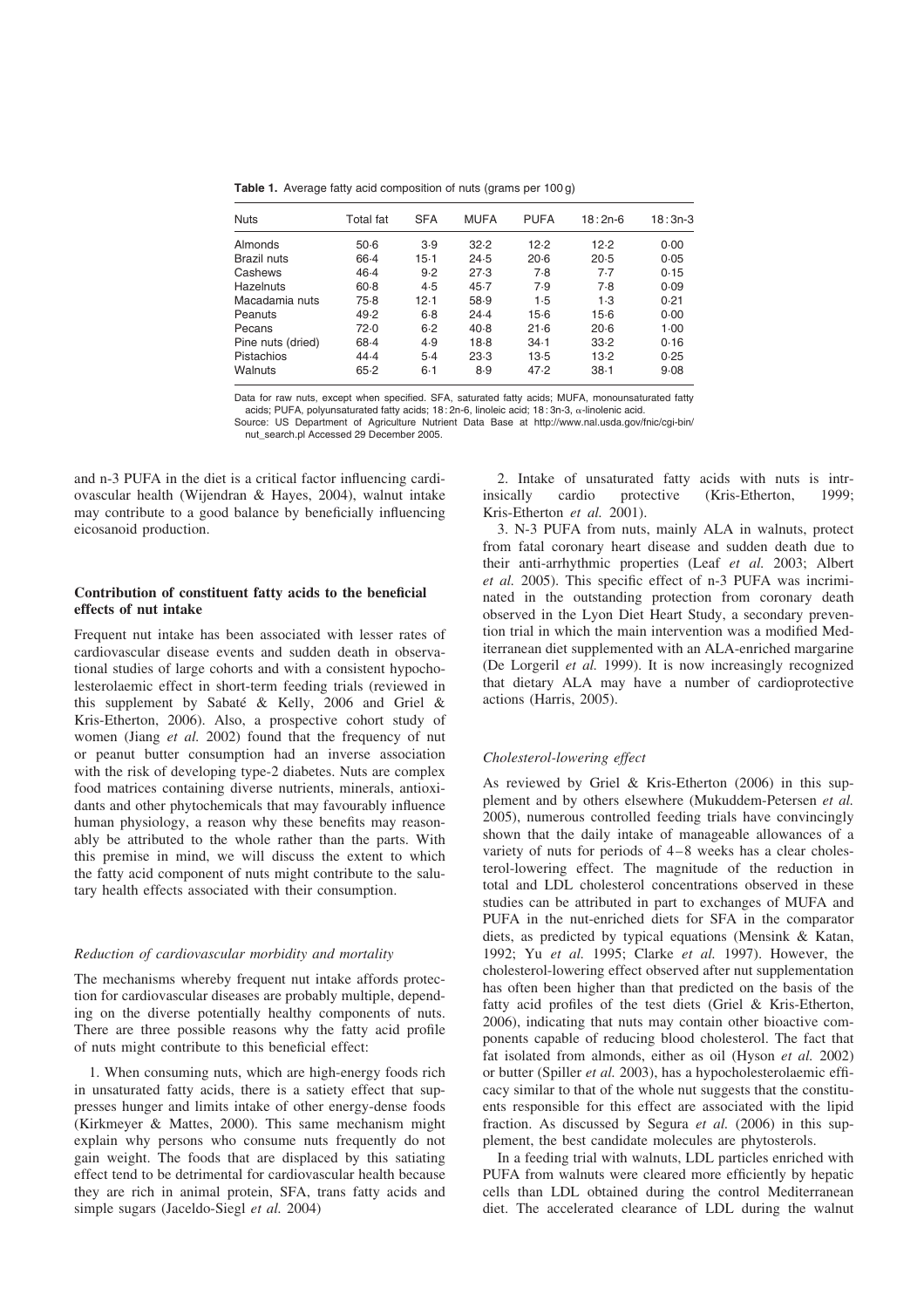diet was directly related to the ALA content of the LDL core, suggesting a possible mechanism whereby the unique lipid fraction of walnuts might help lower blood cholesterol (Muñoz et al. 2001).

#### Lipoprotein oxidation

Because a substantial fraction of the fat contained in most nuts is made up of MUFA, enrichment of lipoprotein lipids with these fatty acids following nut intake would either not change or decrease their susceptibility to oxidation (Reaven & Witzum, 1996). Conversely, the high PUFA content of walnuts might be associated with detrimental changes of lipoprotein oxidisability. The resistance of LDL to an in vitro oxidative stress was a secondary outcome in three feeding trials comparing walnut diets with other healthy diets for effects on cardiovascular risk markers, and none of them found between-diet differences (Zambón et al. 2000; Iwamoto et al. 2002; Ros et al. 2004). In all likelihood, tocopherols and other antioxidants present in walnuts (and in all nuts) counteracted the potentially adverse effects of increasing the LDL content of PUFA, a critical substrate for oxidation processes.

#### Vascular reactivity

A recent feeding trial study showed that, by comparison with a Mediterranean diet, a walnut diet attenuated the endothelial dysfunction associated with hypercholesterolaemia (Ros et al. 2004). By analogy with the improvement of endothelial function observed after supplementation of marine n-3 PUFA (Brown & Hu, 2001; West, 2001; Sanderson et al. 2004), this beneficial effect of walnuts may be ascribed in part to their high ALA content. Recent clinical studies have shown that diets enriched with ALA from walnuts or other sources reduce circulating levels of cytokines and other inflammatory mediators involved in endothelial activation (Rallidis et al. 2004; Zhao et al. 2004). Walnut feeding also reduced the expression of endothelin-1, a potent endothelial activator, in an animal model of accelerated atherosclerosis (Davis et al. 2006). To our knowledge, no vascular reactivity studies have been performed after consumption of diets enriched with other nuts. However, they might be expected to also show beneficial effects because all nuts contain substantial amounts of molecules that can favourably influence vasoactivity, such as L-arginine (Segura et al. 2006) and antioxidants (Blomhoff et al. 2006).

# Conclusions

Fat accounts for almost 50 % of the weight in nuts, which are one of the natural plant foods richest in fat after vegetable oils. However, the fat of nuts is mainly composed of unsaturated fatty acids. Replacement of fatty foods in the diet with nuts reduces blood cholesterol and has other beneficial effects on the cardiovascular risk profile. MUFA, mainly oleic acid, is predominant in almonds, cashews, hazelnuts, macadamia nuts, peanuts, pecans and pistachios; Brazil nuts and pine nuts contain similar proportions of MUFA and PUFA (linoleic acid); and walnuts are rich in both linoleic acid and ALA, the plant n-3 fatty acid. The fatty acids from nuts are important contributors to the beneficial health effects of frequent nut consumption, namely protection from the development of coronary heart disease and sudden cardiac death, lowering blood cholesterol, preservation or enhancement of LDL resistance to oxidation and improvement of endothelial function.

#### Acknowledgements

This work was supported in part by grants from the Spanish Health Ministry to Dr Emilio Ros (FIS C03/01 and G03/140).

#### References

- Albert CM, Oh K, Whang W, Manson JAE, Chae CU, Stampfer MJ, Willett WC & Hu FB (2005) Dietary  $\alpha$ -linolenic acid intake and risk of sudden cardiac death and coronary heart disease. Circulation 112, 3232–3238.
- Alonso A, Ruiz-Gutierrez V & Martínez-González MA (2006) Monounsaturated fatty acids, olive oil and blood pressure: epidemiological, clinical and experimental evidence. Publ Health Nutr 9, 251–257.
- Ascherio A, Katan MB, Zock PL, Stampfer MJ & Willett WC (1999) Trans fatty acids and coronary heart disease. N Engl J Med 340, 1994–1998.
- Blomhoff R, Carlsen MH, Frost Anderson L & Jacobs DR (2006) Health benefits of nuts: potential role of antioxidants. Br J Nutr 96, suppl. 2, S52–S60.
- Bonetti PO, Lerman LO & Lerman A (2003) Endothelial dysfunction: a marker of atherosclerotic risk. Arterioscler Thromb Vasc Biol 23, 168–175.
- Brown AA & Hu FB (2001) Dietary modulation of endothelial function: implications for cardiovascular disease. Am J Clin Nutr 73, 673–686.
- Calder PC (2002) Dietary modification of inflammation with lipids. Proc Nutr Soc 61, 345–358.
- Calder PC (2004) n-3 Fatty acids and cardiovascular disease: evidence explained and mechanisms explored. Clin Sci 107, 1-11.
- Clarke SD (2004) The multi-dimensional regulation of gene expression by fatty acids: polyunsaturated fats as nutrient sensors. Curr Opin Lipidol 15, 13–18.
- Clarke R, Frost C, Collins R, Appleby P & Peto R (1997) Dietary lipids and blood cholesterol: quantitative meta-analysis of metabolic ward studies. Br Med J 314,  $112-117$ .
- Connors WE, Connors SL, Katan MB, Grundy SM & Willett WC (1997) Clinical debate. Should a low-fat, high-carbohydrate diet be recommended for everyone? N Engl J Med 337, 562–567.
- Davis P, Valacchi G, Pagnin E, Shao Q, Gross HB, Calo L & Yokoyamaz W (2006) Walnuts reduce aortic ET-1 mRNA levels in hamsters fed a high-fat, atherogenic diet. J Nutr 136, 428–432.
- De Caterina R, Liao JK & Libby P (2000) Fatty acid modulation of endothelial activation. Am J Clin Nutr 71, 213S-223S.
- De Koning EJP & Rabelink TJ (2002) Endothelial function in the postprandial state. Atherosclerosis Suppl 3, 11–16.
- De Lorgeril M, Salen P, Martin JL, Monjaud I, Delaye J & Mamelle N (1999) Mediterranean diet, traditional risk factors, and the rate of cardiovascular complications after myocardial infarction. Circulation 99, 779–785.
- Djoussé L, Hunt SC, Arnett DK, Province MA, Eckfeldt JH & Ellison RC (2003) Dietary linolenic acid is inversely associated with plasma triacylglycerol: the National Heart, Lung, and Blood Institute Family Heart Study. Am J Clin Nutr 78, 1098-1102.
- Exler J & Weihrauch JL (1986) Provisional table on the content of omega-3 fatty acids and other fat components in selected foods.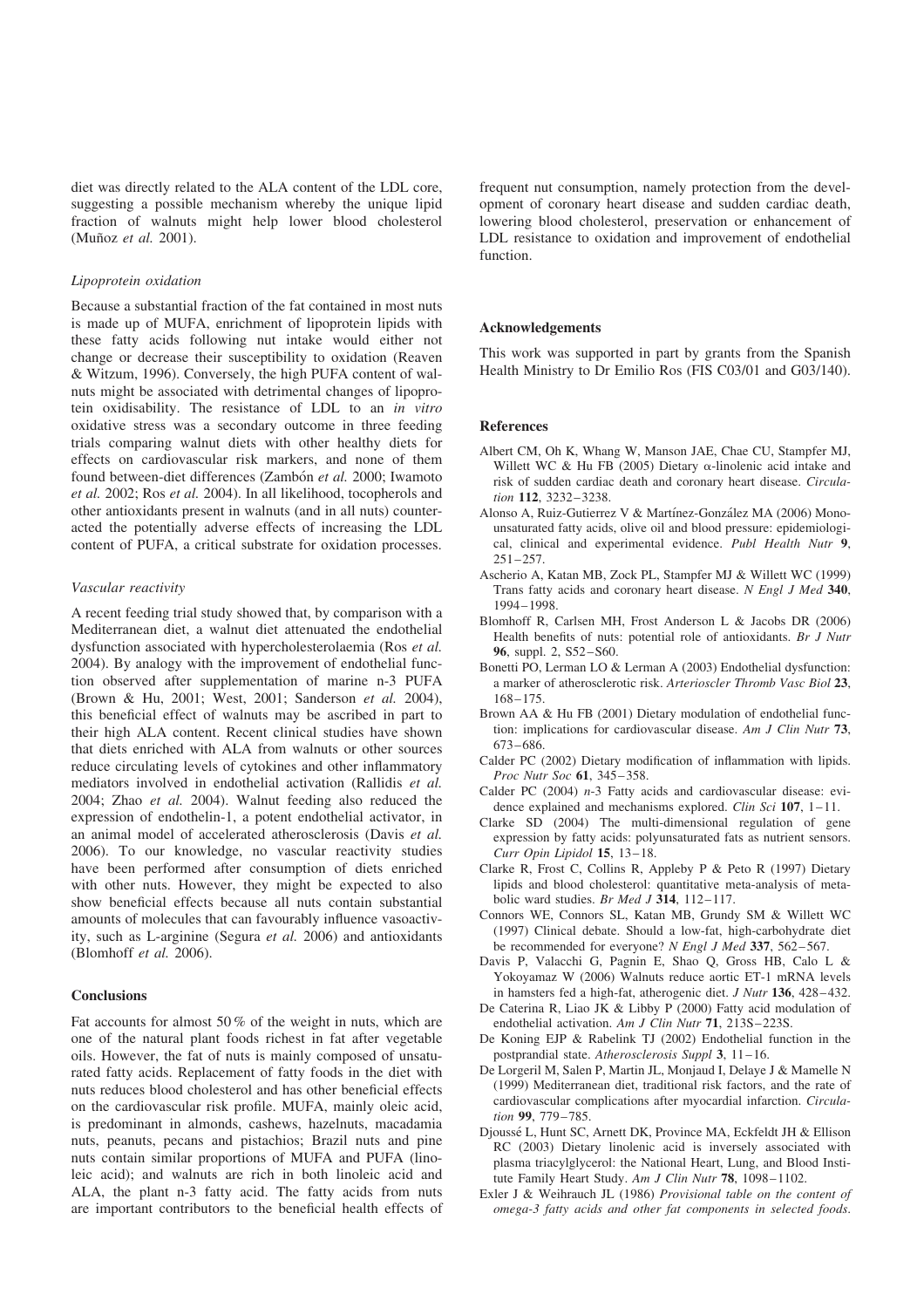Washington, DC: US Department of Agriculture (Publication HNIS/PT-103).

- Franz MJ, Bantle JP, Beebe CA, Brunzell JD, Chiasson JL, Garg A, Holzmeister LA, Hoogwerf B, Mayer-Davis E, Mooradian AD, Purnell JQ & Wheeler M; American Diabetes Association (2004) Nutrition principles and recommendations in diabetes. Diabetes Care 27, S36–S46.
- Fuentes F, López-Miranda J, Sánchez E, et al. (2001) Mediterranean and low-fat diets improve endothelial function in hypercholesterolemic men. Ann Intern Med 134, 1115–1119.
- Gardner CD & Kraemer HC (1995) Monounsaturated versus polyunsaturated dietary fat and serum lipids. Arterioscler Thromb Vasc Biol 15, 1917–1927.
- Geleijnse JM, Giltay EJ, Grobbee DE, Donders ART & Kok FJ (2002) Blood pressure response to fish oil supplementation: meta-regression analysis of randomized trials. J Hypertens 20, 1493–1499.
- Griel AE & Kris-Etherton PM (2006) Tree Nuts and the Lipid Profile: A Review of Clinical Studies. Br J Nutr 96, suppl. 2, S68–S78.
- Griffin BA (2001) The effect of n-3 fatty acids on low density lipoprotein subfractions. Lipids 36, Suppl, S91–S97.
- Harris WS (1997) n-3 fatty acids and serum lipoproteins: human studies. Am J Clin Nutr 66, 1645S-1654S.
- Harris WS (2005) Alpha-linolenic acid. A gift from the land? Circulation 111, 2872–2874.
- Heller A, Koch T, Schmeck J & van Ackern K (1998) Lipid mediators in inflammatory disorders. Drugs 55, 487–496.
- Hermansen K (2000) Diet, blood pressure and hypertension. Br J Nutr 83, S113–S119.
- Hooper L, Summerbell CD, Higgins JP, Thompson RL, Capps NE, Smith GD, Riemersma RA & Ebrhim S (2001) Dietary fat intake and prevention of cardiovascular disease: a systematic review. Br Med J 322, 757–763.
- Hu FB & Willett WC (2002) Optimal diets for prevention of coronary heart disease. JAMA 288, 2569–2578.
- Hu FB, Manson JE & Willett WC (2001) Types of dietary fat and risk of coronary heart disease: a critical review. J Am Coll Nutr 20,  $5 - 19$ .
- Hyson DA, Schneeman BO & Davis PA (2002) Almonds and almond oil have similar effects on plasma lipids and LDL oxidation in healthy men and women. J Nutr 132, 703-707.
- Iwamoto M, Imaizumi K, Sato M, Hirooka Y, Sakai K, Takeshita A & Kono M (2002) Serum lipid profiles in Japanese women and men during consumption of walnuts. Eur J Clin Nutr 56, 629–637.
- Jaceldo-Siegl K, Sabaté J, Rajaram S & Fraser GE (2004) Long-term almond supplementation without advice on food replacement induces favourable nutrient modifications to the habitual diets of free-living individuals. Br J Nutr 92, 533–540.
- Jiang R, Manson JE, Stampfer MJ, Liu S, Willett WC & Hu FB (2002) Nut and peanut butter consumption and risk of type 2 diabetes in women. JAMA 288, 2554–2560.
- Katan MB & Zock PL (1995) Trans fatty acids and their effects on lipoproteins in humans. Annu Rev Nutr 15, 473–493.
- Kelly JH & Sabaté J (2006) Nuts and Coronary Heart Disease: an epidemiological perspective. Br J Nutr 96, suppl. 2, S61–S67.
- Key TJ, Allen NE, Spencer EA & Travis RC (2002) The effect of diet on risk of cancer. Lancet 360, 861–868.
- Keys A (1980) Seven Countries: a Multivariate Analysis of Death and Coronary Heart Disease. Cambridge, MA: Harvard University Press.
- Kirkmeyer SV & Mattes RD (2000) Effects of food attributes on hunger and food intake. Int J Obes Relat Metab Disord 24, 1167–1175.
- Kris-Etherton P, Daniels SR, Eckel RH, et al. (2001) Summary of the Scientific Conference on Dietary Fatty Acids and Cardiovascular

Health. Conference Summary from the Nutrition Committee of the American Heart Association. Circulation 103, 1034–1039.

- Kris-Etherton PM.AHA Science Advisory (1999) Monounsaturated fatty acids and risk of cardiovascular disease. *Circulation* 100, 1253–1258.
- Leaf A, Kang JX, Xiao YF & Billman GE (2003) Clinical prevention of sudden cardiac death by n-3 polyunsaturated fatty acids and mechanism of prevention of arrhythmias by n-3 fish oils. Circulation 107, 2646–2652.
- Manco M, Calvani M & Mingrone G (2004) Effects of dietary fatty acids on insulin sensitivity and secretion. Diabetes Obes Metab 6, 402–413.
- Mann JI (2002) Diet and risk of coronary heart disease and type 2 diabetes. Lancet 360, 783–789.
- Mensink RP & Katan MB (1992) Effect of dietary fatty acids on serum lipids and lipoproteins. A meta-analysis of 27 trials. Arterioscler Thromb 12, 911–919.
- Mensink RP, Zock PL, Kester AD & Katan MB (2003) Effects of dietary fatty acids and carbohydrates on the ratio of serum total to HDL cholesterol and on serum lipids and apolipoproteins: a meta-analysis of 60 controlled trials. Am J Clin Nutr 77, 1146–1155.
- Moncada S & Higgs A (1993) The L-arginine-nitric oxide pathway. N Engl J Med 329, 2002–2012.
- Mukkudem-Petersen J, Oosthuizen W & Jerling JC (2005) A systematic review of the effects of nuts on blood lipid profiles in humans. J Nutr 135, 2082–2089.
- Muñoz S, Merlos M, Zambón D, Rodríguez C, Sabaté J, Ros E & Laguna JC (2001) A walnut-enriched diet increases the association of LDL from hypercholesterolemic men to human hepatoma HEPG2 cells. J Lipid Res 42, 2069–2076.
- Parks EJ & Hellerstein MK (2000) Carbohydrate-induced hypertriacylglycerolemia: historical perspective and review of biological mechanisms. Am J Clin Nutr 71, 412-433.
- Parthasarathy S, Khoo JC, Miller E, Barnett J, Witztum JL & Steinberg D (1990) Low density lipoprotein rich in oleic acid is protected against oxidative modification: implications for dietary prevention of atherosclerosis. Proc Natl Acad Sci USA 87, 3894–3898.
- Pérez-Jiménez F, López-Miranda J & Mata P (2002) Protective effect of dietary monounsaturated fat on arteriosclerosis: beyond cholesterol. Atherosclerosis 163, 385–398.
- Rallidis LS, Paschos P, Papaioannou ML, Liakos GK, Panagiotakos DB, Anastasiadis G & Zampelas A (2004) The effect of diet enriched with alpha-linolenic acid on soluble cellular adhesion molecules in dyslipidaemic patients. Atherosclerosis 174,  $127 - 132$
- Ramirez-Tortosa MC, Urbano G, López-Jurado M, Nestares T, Gomez MC, Mir A, Ros E, Mataix J & Gil A (1999) Extravirgin olive oil increases the resistance of LDL to oxidation more than refined olive oil in free-living men with peripheral vascular disease. J Nutr 129, 2177–2183.
- Reaven PD & Witzum JL (1996) Oxidized low density lipoproteins in atherogenesis: role of dietary modification. Annu Rev Nutr 16, 51–71.
- Ros E (2003) Dietary cis-monounsaturated fatty acids and metabolic control in type 2 diabetes. Am J Clin Nutr 78, 617S-625S.
- Ros E, Núñez I, Pérez-Heras A, Serra M, Gilabert R, Casals E & Deulofeu R (2004) A walnut diet improves endothelial function in hypercholesterolemic subjects. Circulation 109, 609–1614.
- Sanderson P, Finnegan YE, Williams CM, Calder PC, Birdge GC, Wootton SA, Griffin BA, Millward DJ, Pegge NC & Bemelmans WJE (2002) UK Food Standards Agency a-linolenic acid workshop. Br J Nutr 88, 573–579.
- Sanderson P, Olthof M, Grimble RF, Calder PC, Griffin BA, de Roos NM, Belch JJF, Muller DPR & Vita JA (2004) Dietary lipids and